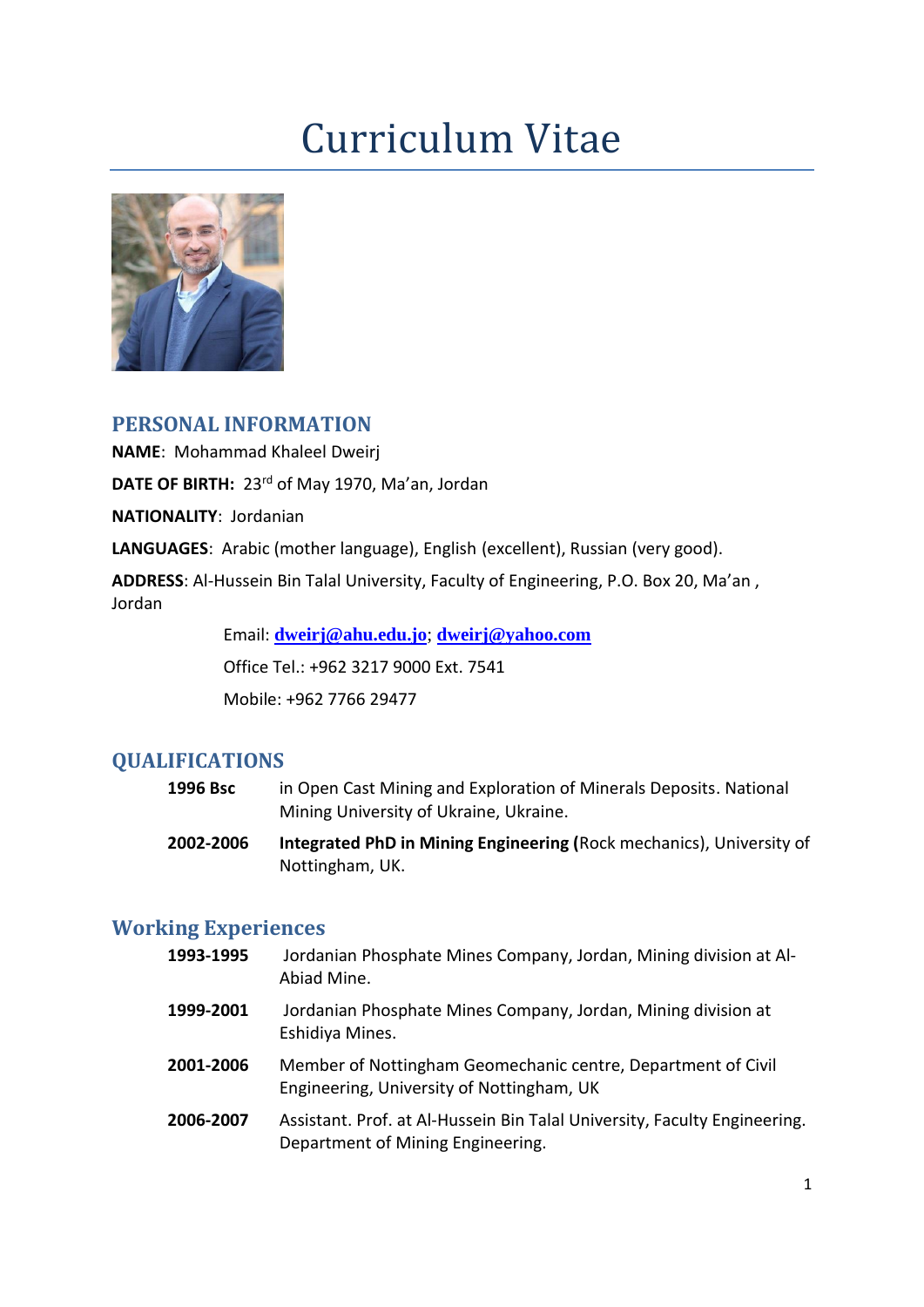- **2008-2010** Chairman of the Mining Engineering department, Al-Hussein Bin Talal University
- **2009- 2010** Head of the scientific research committee at the faculty of Engineering, Al-Hussein Bin Talal University
- **2011-2012** Head of the scientific research committee at the faculty of Engineering, Al-Hussein Bin Talal University

## **TEACHING**

### **For Civil Engineering Department:**

- Geotechnical Engineering
- Surveying
- Foundation Engineering
- Geotechnical Engineering Laboratory

### **For Mining Engineering Department:**

- Mining methods
- Drilling and Blasting Engineering
- Mine Design
- Rock and Soil Mechanics
- Graduation project 1&2
- Underground Mining Methods
- Mine geology

## **TRAINING AND PRACTICAL COURSES**

- 1. Advanced computer skills (Windows, MS Office, DOS, and others. From 25/5/1995 to 8/8/1995 (114 credit hours). Ibn-Alameed for Trading and Applied Studies, Amman-Jordan.
- 2. Programmable Logic Controllers (PLC). From 22/4/1995 to 3/5/1995 (30 contact hours). Centre for Consultation, Technical Service and Studies, University of Jordan.
- 3. Process of extraction of phosphate rock using physical separation, calcinations and floatation techniques. At Jordanian Phosphate Mines Company's primary research and development centre / three months (1995).
- 4. Underground Mining System using Long Wall mining Method. Kellingley Colliery mine, North Yorkshire, UK (2003).
- 5. Academic English Language course At Centre of English Language Education, University of Nottingham from September 2005 to March 2006.
- 6. Numerical simulation using Fast Lagrangian Analysis of Continua (FLAC), at the University of Nottingham, UK.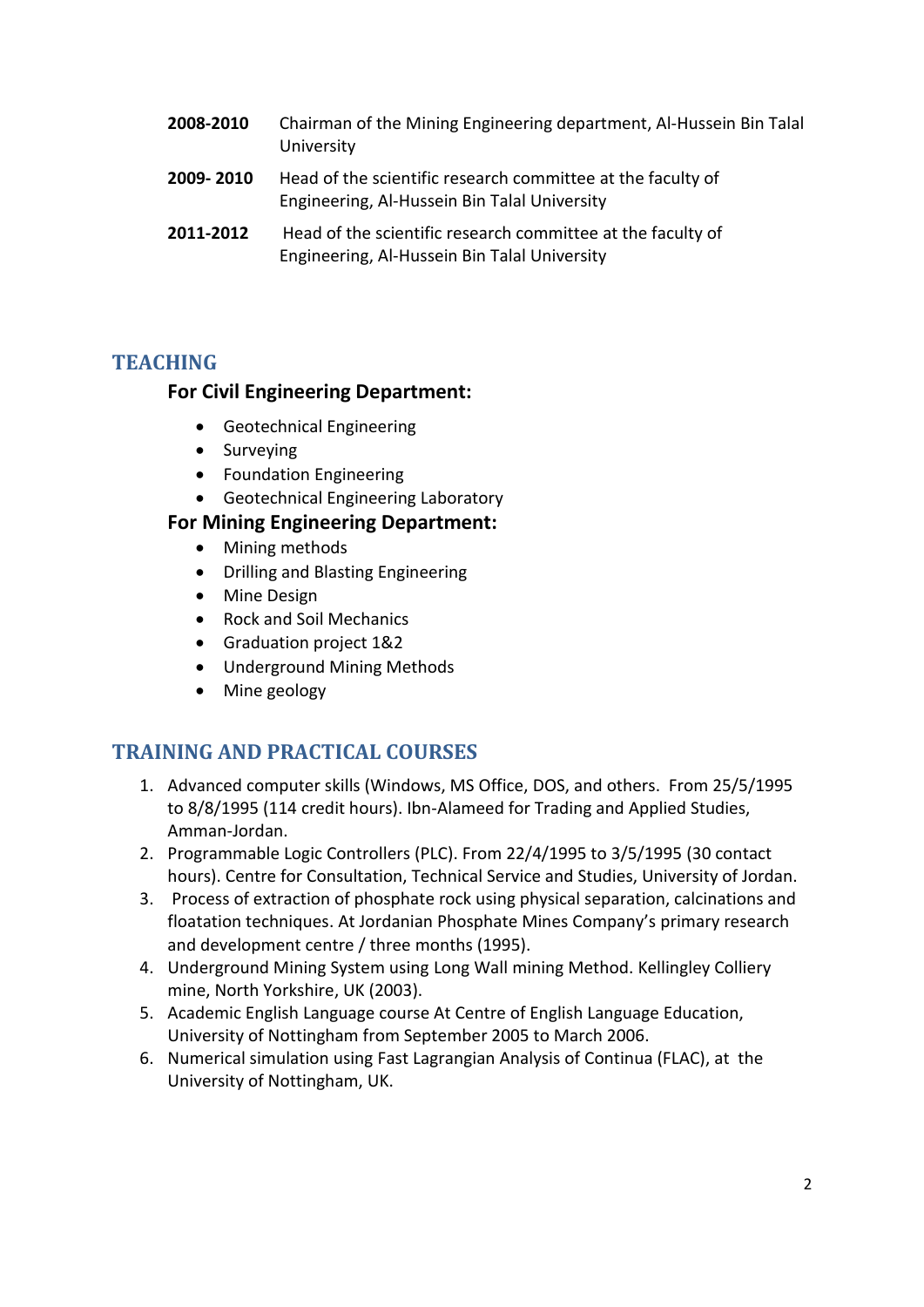## **RESEARCH INTEREST**

- 1. Rock and soil mechanic applications in Mining and Civil Engineering.
- 2. Modelling of rock and soil behaviour.
- 3. Rock fragmentation by blasting and crushing.
- 4. Environmental Geomechanics.
- 5. Recycling of electronic waste.
- 6. Mine Design.

#### **CURRENT JOB DUTIES:**

- Teaching and Instruction students in Mining and Civil Engineering Departments.
- Guiding and Follow-Up of the Students.
- Selection and Evaluation of the Equipment Needed in Various Laboratories for Mining and Civil Engineering Departments.
- Selection of the Textbooks and References Needed.
- College Council Member.
- Bachelor Degree Curriculums Preparation.
- Accreditation program.
- Graduation Projects Supervision

#### **PUBLICATIONS**

- 1. **Mohammad K. Dweirj**, A Study of Stress Dependent Stiffness of Rock Using the Multistage Triaxial Test, *Thesis submitted to the University of Nottingham for the degree of Doctor of Philosophy*, September 2006.
- 2. Feras Fraige, Hani Al-Nawafleh, Laila Al-Khatib, and **Mohammad Dweirj**. Variability of Jordanian Oil Shale and Processing Technologies, *the 28th Oil Shale Symposium, Colorado Energy Research Institute,* Colorado,USA, October 13-17, 2008
- 3. F. Al-Qura'n, J. S. Haddad, and **M. Dweirj**, Calculation Procedure to Choose the Design Parameters of Drying Machines, *Journal of Engineering Thermophysics*, 2009, Vol. 18, No. 4, pp. 1–6.
- 4. Fraige, F. Y., Al-Khatib, L. A., **Dweirj, M. K**., Alnawafleh, H. M., Langston, P.A. E-waste Assessment in the Arab Region. *The 4th International Environmental Conference*. Mansoura University.
- 5. Fraige F.Y., Al-Khatib L.A., AlNawafleh H.M., **Dweirj M.K**, Langston P.A, Waste Electric and Electronic Equipment in Jordan – Willingness and Generation Rates, *Environmental Planning and Management*, 55, 2, 2012, pp 161 - 175.
- 6. Awwad Titi, **Mohammed Dweirj**, Khalid Tarawneh, Environmental Effects of the Open Cast Mining a Case Study: Irbid Area, North Jordan, American Journal of Industrial and Business Management, 2015, 5, 404-423.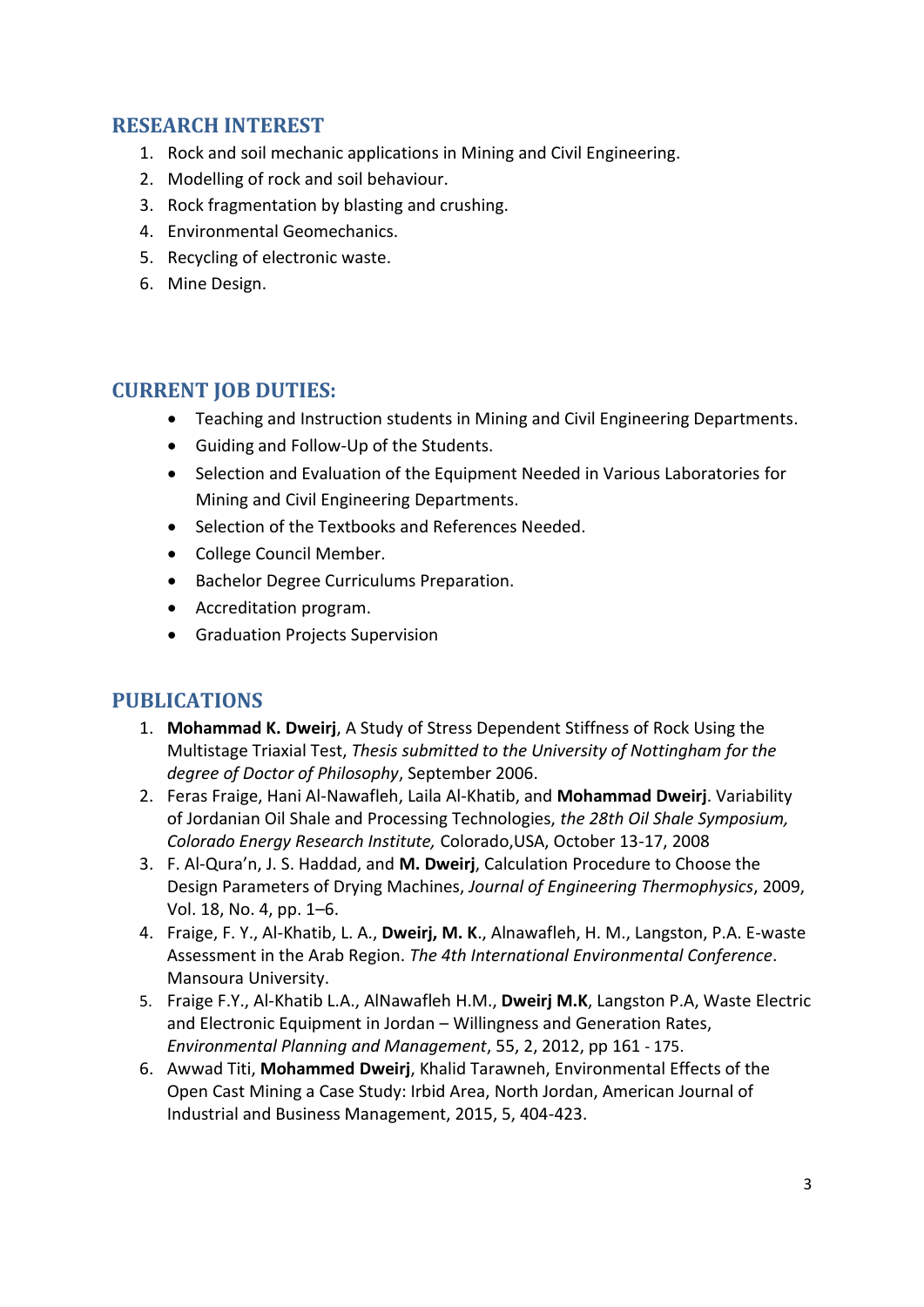- 7. **Mohammad Dweirj**, Khalid Tarawneh, Awaad Titi, Salaheddin Malkawi. Toward Site Selection of Permanent Geological Disposal for High-Level Nuclear Waste in Jordan, *Journal of Environment and Earth Science*, Vol.6, No.9, 2016
- 8. **Mohammad Dweirj,** Feras Fraige, Hani Alnawafleh, Awaad Titi. Geotechnical Characterization of Jordanian limestone. *Geomaterials*, 2016.
- 9. Hani Muhaisen Alnawafleh, Feras Younis Fraige, Laila Abdullah Al-khatib , **Mohammad Khaleel Dweirj**, Jordanian Oil Shales: Variability, Processing Technologies, and Utilization Options. *Journal of Energy and Natural Resources*, 2015; 4(4): 52-55

#### **Membership of University Committees**

- **.1 رئيس قسم هندسة التعدين و المعادن للعام الدراسي 2009-2008 و العام الدراسي 2010-2009**
- **.2 عضو مجلس الجامعه للعام الدراسي) 2009-2010 (، )2018-2019(و)2019-2020( ممثال عن كلية الهندسه** 
	- **.3 عضو مشترك في قسمي هندسة التعدين و المعادن و الهندسة المدنيه من) 2013( لغاية االن.** 
		- **.4 رئيس اللجنه العلميه في كلية الهندسه )2009-2010 و 2011-2010(**
		- **.5 رئيس لجنة دراسة استحداث تخصص هندسة المساحه في الجامعه )2009(.**
			- **.6 رئيس لجنة التقييم الذاتي لبرنامج هندسة التعين )2009(.**
	- **.7 رئيس لجنة استالم العطاء الفرعي رقم )ف2011/6( و الخاص بالمشاغل الهندسيه )2012(** 
		- **.8 رئيس لجنة دراسة الطلبات المقدمه للتعيين في قسم الهندسة المدنيه )2012(**
	- **.9 رئيس لجنة التحقيق في قضايا طلبة كلية الهندسه ل العوام 2010-2009 و 2011-2010 و 2014-2013**
- **.10 رئيس لجنة دراسة الطلبات و اجراء المفاضله لمتقدمين لشغر وضيفة مشرف و فني في قسم الهندسة المدنيه. )2013(**
	- **.11 رئيس لجنة دراسة طلبات المتقدمين للحصول على بعثه علميه في تخصص الهندسة المدنيه. )2013(**
		- **.12 رئيس لجنة دراسة الطلبات ال مقدمه للتعيين كعضو هيئة تدريس في قسم الهندسة المدنيه )2014(**
- **.13 رئيس لجنة استالم بنود العطاء المركزي رقم )2013/13( و الخاص بتوريد و تركيب و تشغيل و تدريب اجهزة مختبرات كلية الهندسه)2014(** 
	- **.14 العمل كمنسق عام لـ لجان استالم العطاءات المركزيه رقم )11 و 12 و 2013/13( و الخاصه بمختبرات كليه الهندسه. )2014(**
		- **.15 رئيس لجنة دراسة الطلبات المقدمه للتعيين كعضو هيئة تدريس في قسم الهندسة المدنيه. )2015(** 
			- **.16 ضابط ارتباط كلية الهندسة مع الصناعه )2008(**
		- **.17 عضو لجنة استالم العطاء المركزي رقم )2007/8( و الخاص بمشروع رفع كفاءة الفوسفات )2007(**
- **.18 عضو لجنة تسلم بنود العطاء المركزي رقم )2006/35( و الخاص ب توريد و تركيب و تشغيل مختبرات الهندسه الكيميائيه و هندسة التعدين. )2007(** 
	- **.19 عضو لجنة دراسة الطلبات المقدمه للحصول على بعثة لدراسة الدكتوراه في الهندسة المدنيه. )2009(** 
		- **.20 عضو مجلس كلية الهندسة الكثر من دوره.**
		- **.21 عضو لجنة دراسة امكانية استحداث تخصص سكك حديديه/هندسة مدنيه. )2009(**
		- **.22 عضو لجنة دراسة العطاء المركزي رقم )2010/12( و الخاص بمختبرات كلية الهندسة) 2011(**